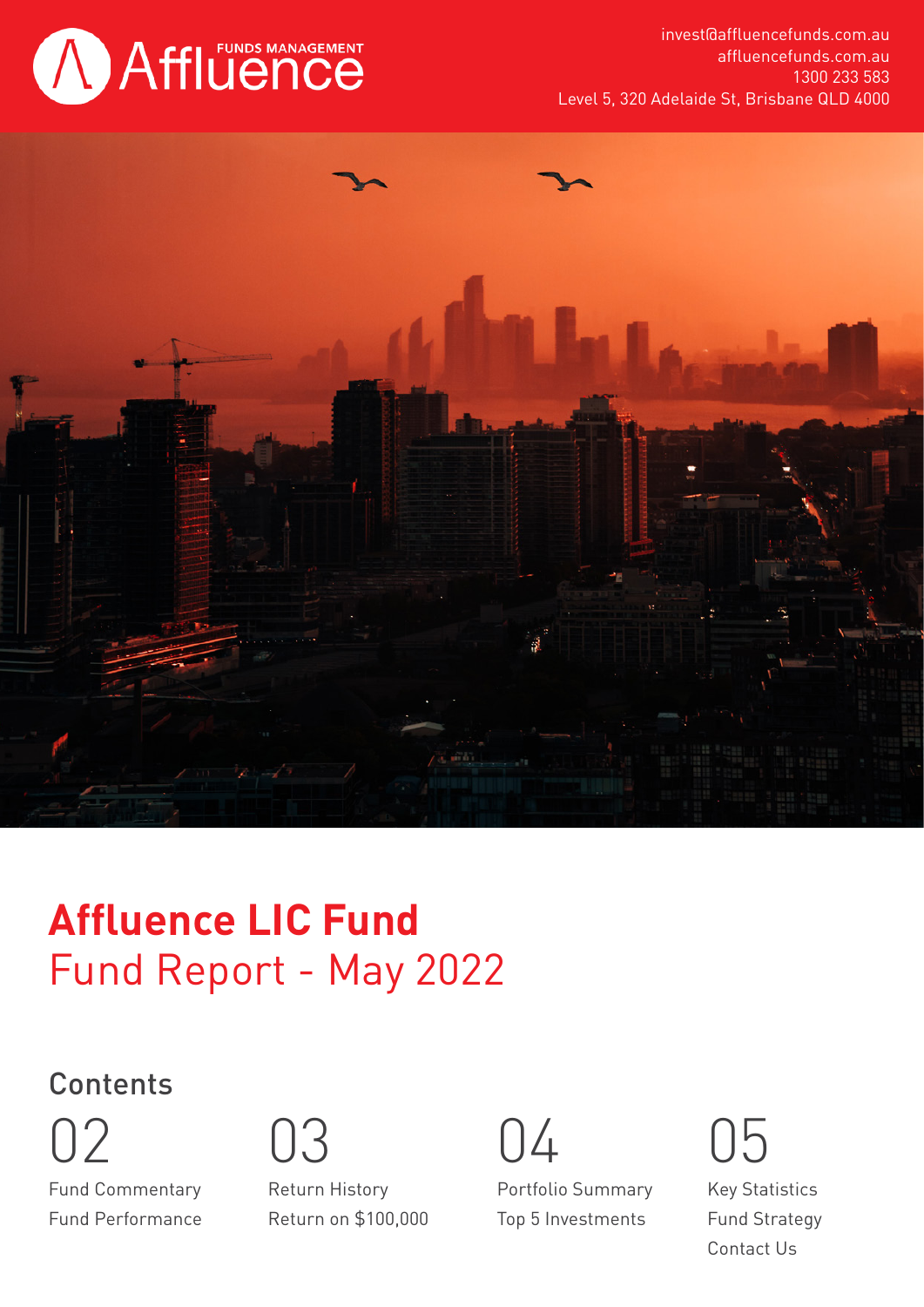## Fund Commentary

The Affluence LIC Fund declined by 2.3% in May, slightly outperforming the ASX 200 Index, which fell by 2.6%. Since the Fund commenced over five years ago, returns have averaged 12.3% per annum, including quarterly distributions of 7.3% per annum. The Fund has outperformed the ASX200 Index over most periods, with significantly lower volatility.

All asset markets continue to grapple with the conflicting issues of high inflation, increasing interest rates, war in Ukraine, supply chain delays and the resulting risk of recession and/or stagflation. Over the past month, both the US Federal Reserve and Australian RBA have increased official interest rates, and both gave clear commentary that they plan to continue on this path. As we reiterated last month, we don't believe this is the time to be brave with asset allocation. While we are seeing some new opportunities and adding to these where appropriate, we are still carrying higher than average levels of cash and hedging.

The largest positive contributors in May were our index hedges. The biggest negative contributors were Thorney Opportunities (TOP), Tribeca Global Natural Resources (TGF) and NGE Capital (NGE).

We have added a few new positions recently, and the portfolio is becoming more diverse by asset class. In May, we bought two debt LITs, NB Global Corporate Income (NBI) and Perpetual Credit Income (PCI). NBI is trading at a 20% discount, with the underlying debt securities it owns also trading at a discount. PCI is trading at around a 12% discount. Another of the new holdings is Touch Ventures Limited (TVL). TVL has a formal association with Afterpay (now taken over by Block) and holds cash plus a portfolio of private equity investments in the fintech sector. TVL listed in September 2021 at \$0.40, compared to

the commencing NTA of \$0.26 and then rallied to over \$0.70 by late 2021. Since then, it's all been downhill for the share price. We made a small investment in TVL in May. Our average buy price of around \$0.14 per share is a 50% discount to the NTA. This includes \$0.09 of cash, meaning we are paying around \$0.05 for the private equity investments, compared to a carrying value of \$0.18. While the carrying value of these investments will likely fall, we believe there could be good upside from our buy price.

At the end of May, the Fund held investments in 32 LICs representing 77% of the Fund, 4% in portfolio hedges and 19% in cash. The average NTA discount for the LIC portfolio at the end of the month was approximately 15%, compared to the 13.4% discount at the end of April.

If you would like to know more about the investment portfolio, including our top holdings and weightings, visit the Affluence LIC Fund page at https:// affluencefunds.com.au/alf/ or the Members area of our website. You must be registered as an Affluence Member to view the portfolio.

The Affluence LIC Fund is currently only available to existing clients. If you hold an investment in any Affluence Fund, you can apply to invest in the Affluence LIC Fund. If you already have an investment in the Fund, you can continue to add to your investment. For existing Affluence clients, applications are accepted monthly, and the minimum initial investment amount is \$20,000. The cutoff for applications is the last business day of the month, with units issued effective the first day of the following month. Click the "Invest Now" button on our website to apply online or download application forms.

#### Fund Performance

| To 31 May 2022                          | 1 Month   | 1 Year    | 3 Years | 5 Years | Inception | Volatility |
|-----------------------------------------|-----------|-----------|---------|---------|-----------|------------|
| <b>Distributions</b>                    | $0.0\%$   | 7.7%      | 8.9%    | $8.6\%$ | 7.3%      |            |
| Change in Unit Price (Capital Growth)   | $(2.3\%)$ | $(1.5\%)$ | $6.7\%$ | 3.5%    | $5.0\%$   |            |
| <b>Affluence LIC Fund Total Returns</b> | (2.3%)    | 6.2%      | 15.6%   | 12.1%   | 12.3%     | 9.1%       |
| ASX200 Accumulation Index (AI)          | (2.6%)    | 4.8%      | 7.8%    | 8.8%    | 9.6%      | 14%        |
| <b>Performance compared to ASX200AI</b> | 0.3%      | 1.4%      | 7.8%    | 3.3%    | 2.7%      |            |

Total returns are net of fees and costs (excluding buy-sell spread) using the mid prices and assume the reinvestment of distributions. Returns of more than 1 year are annualised. Inception date is 3 May 2016. Past performance is not indicative of future performance.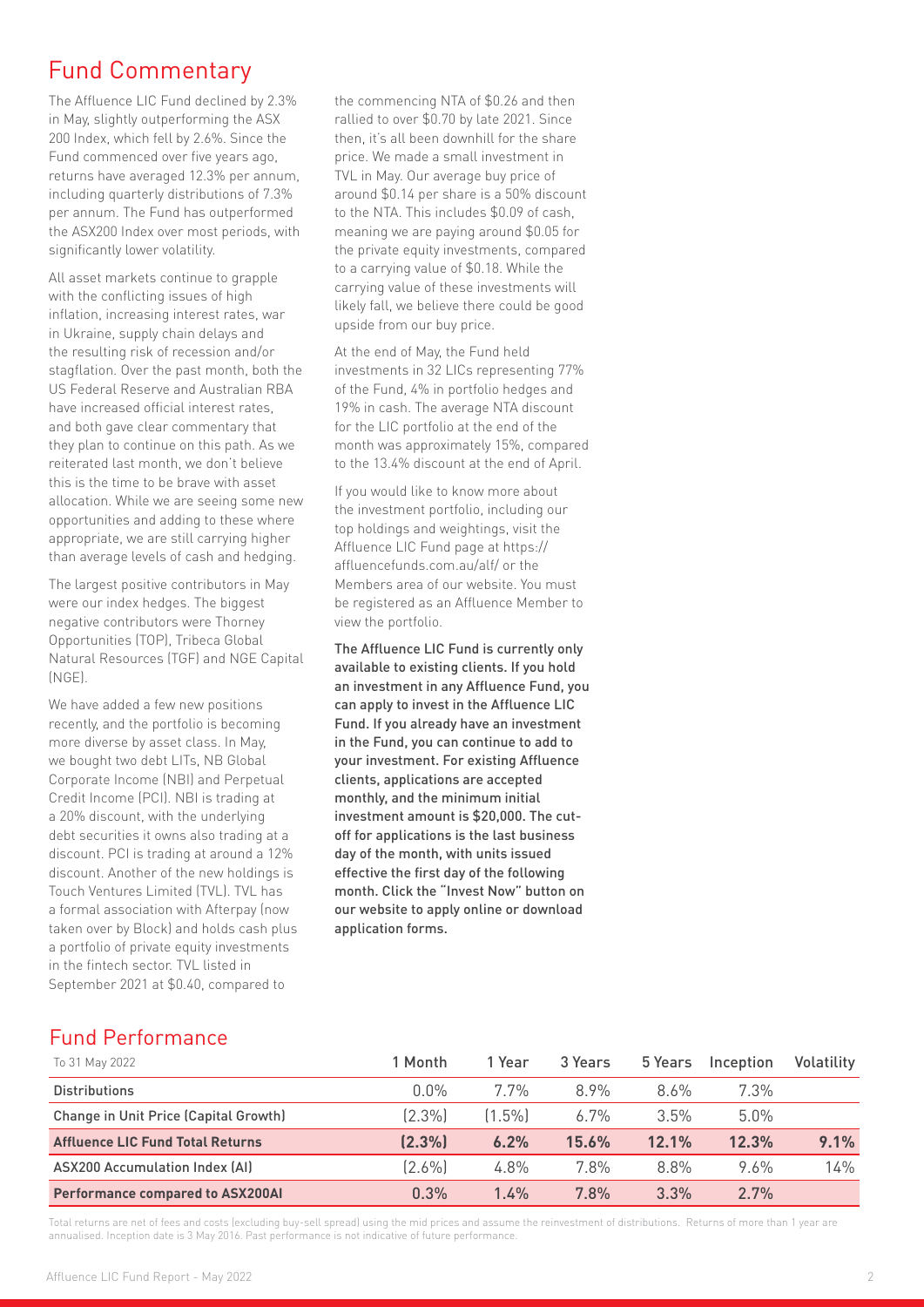#### Fund Monthly Return History

|      | J                                        | F       | M            | A    | M       |                |      | A                    | S    | 0       | N       | D       | Year  |
|------|------------------------------------------|---------|--------------|------|---------|----------------|------|----------------------|------|---------|---------|---------|-------|
| 2016 |                                          |         |              |      | 1.0%    | 0.1%           | 4.9% | 1.1%                 | 1.4% | 0.5%    | 1.6%    | 1.5%    | 12.6% |
| 2017 | 0.1%                                     | 0.5%    | 0.1%         | 0.5% | 0.3%    | 1.3%           | 1.4% | $-0.6%$              | 0.7% | 3.2%    | 2.2%    | 1.6%    | 11.8% |
| 2018 | $-0.4%$                                  | $-0.1%$ | $-1.3%$      | 2.1% | 1.2%    | 1.1%           | 2.1% | 1.0%                 | 0.6% | $-4.0%$ | $-0.5%$ | $-1.2%$ | 0.3%  |
| 2019 | 2.1%                                     | 1.4%    | $-0.5%$      | 0.5% | $-0.1%$ | $-0.8%$        | 5.1% | $-1.9%$              | 3.4% | 0.8%    | 3.2%    | 1.7%    | 15.8% |
| 2020 | $-2.0%$                                  | $-5.0%$ | $-8.3\%$     | 7.9% | 6.6%    | $-2.7%$        | 3.2% | 4.8%                 | 1.7% | 2.7%    | 9.7%    | 1.7%    | 20.2% |
| 2021 | 0.4%                                     | 1.7%    | 1.3%         | 2.3% | 2.4%    | 5.1%           | 0.0% | 0.3%                 | 2.4% | 1.5%    | $-0.9%$ | 1.7%    | 19.6% |
| 2022 | $-1.6%$                                  | $-1.4%$ | 1.4%         | 0.0% | $-2.3%$ |                |      |                      |      |         |         |         |       |
|      | <b>Positive Month</b><br>Strongest Month |         | Stable Month |      |         | Negative Month |      | <b>Weakest Month</b> |      |         |         |         |       |

# Return on \$100,000 Investment



#### Fund Performance in ASX 200 Worst Months

The below shows the 10 largest monthly falls in the ASX200 Accumulation Index since the Fund commenced, and the performance of the Affluence LIC Fund for that month. The Fund has outperformed the Index in all 10 of the worst months, and delivered positive returns in three of them.

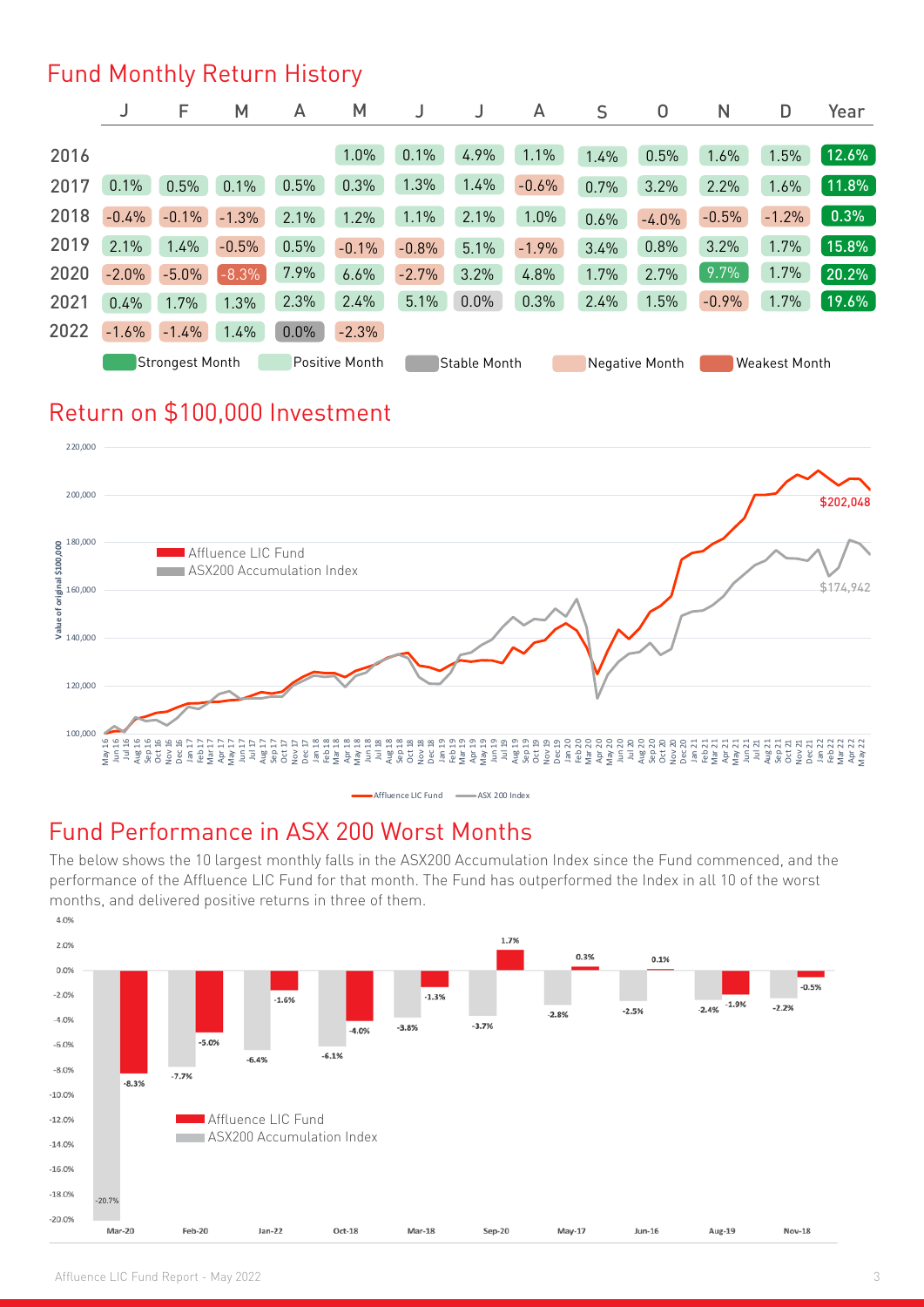# Portfolio Summary



## Affluence LIC Fund Portfolio - Discount to NTA History



#### Five Largest Investments

Absolute Equity Performance Fund (AEG)

Thorney Opportunities Limited (TOP)

Platinum Capital (PMC)

Sandon Capital Investments Limited (SNC)

Tribeca Natural Resources Limited (TGF)

#### Want to know more about Listed Investment Companies (LICs)?

Download our free guide to LICs by clicking [here.](https://affluencefunds.com.au/listed-investment-company-guide/)